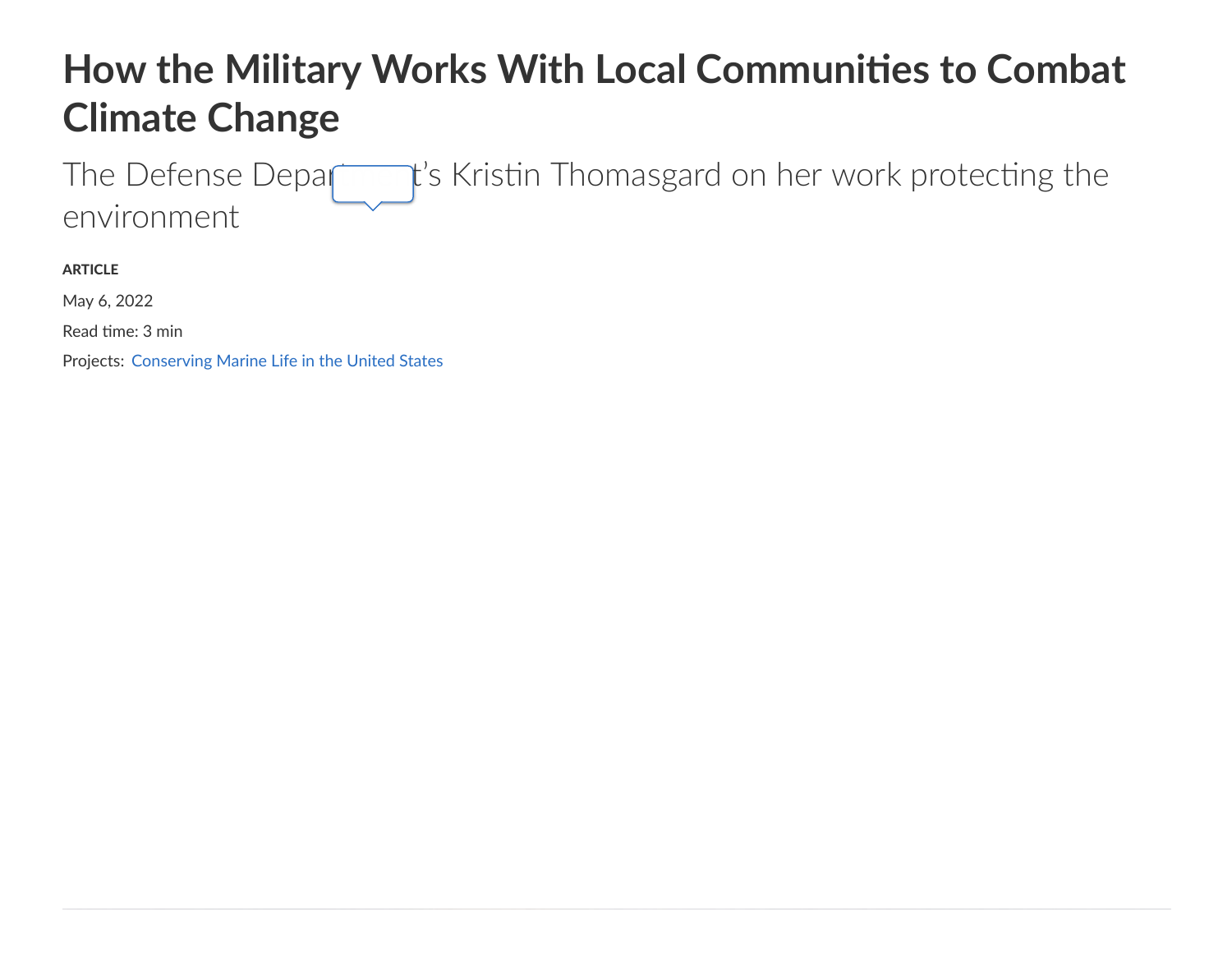

The Pew Charitable Trusts

To some, the U. S. Department of Defense (DoD) might be an unlikely player in the work to reduce the effects of climate change. But the military has a key role to play at the intersection of national security and conservation, which is where Kristin Thomasgard — the program director for the Defense Department's Readiness and Environmental Protection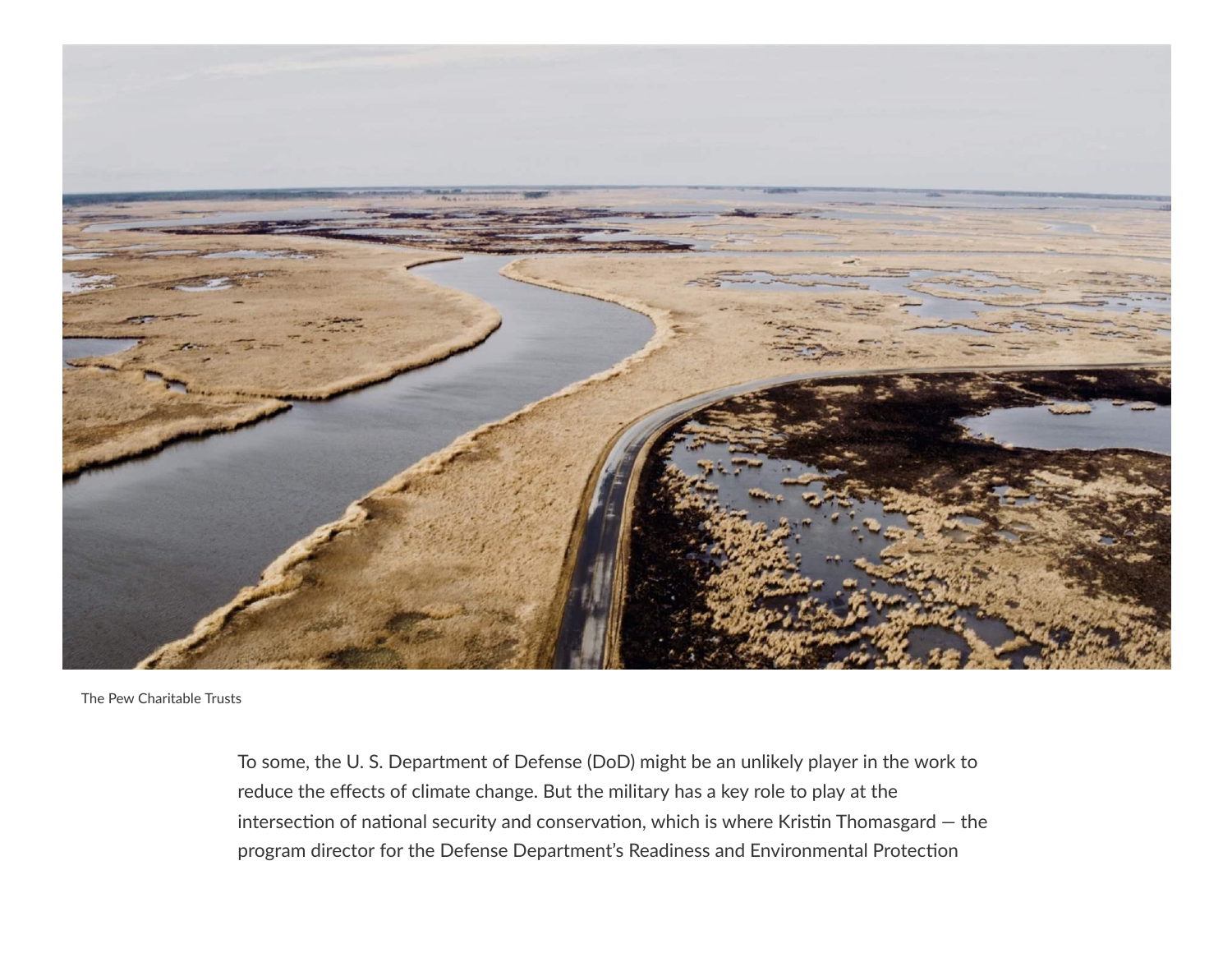Integration [Program—comes](https://www.pewtrusts.org/en/campaigns/2022/ocean-people-planet) in. This interview with Thomasgard, from Pew's recent "Ocean, People, Planet" podcast series, has been edited for length and clarity.

**Q: Tell us about your work at the Blackwater National Wildlife Refuge on Maryland's Eastern Shore — and why the refuge, established in 1933 as a sanctuary for migrating birds, is so important to the military?**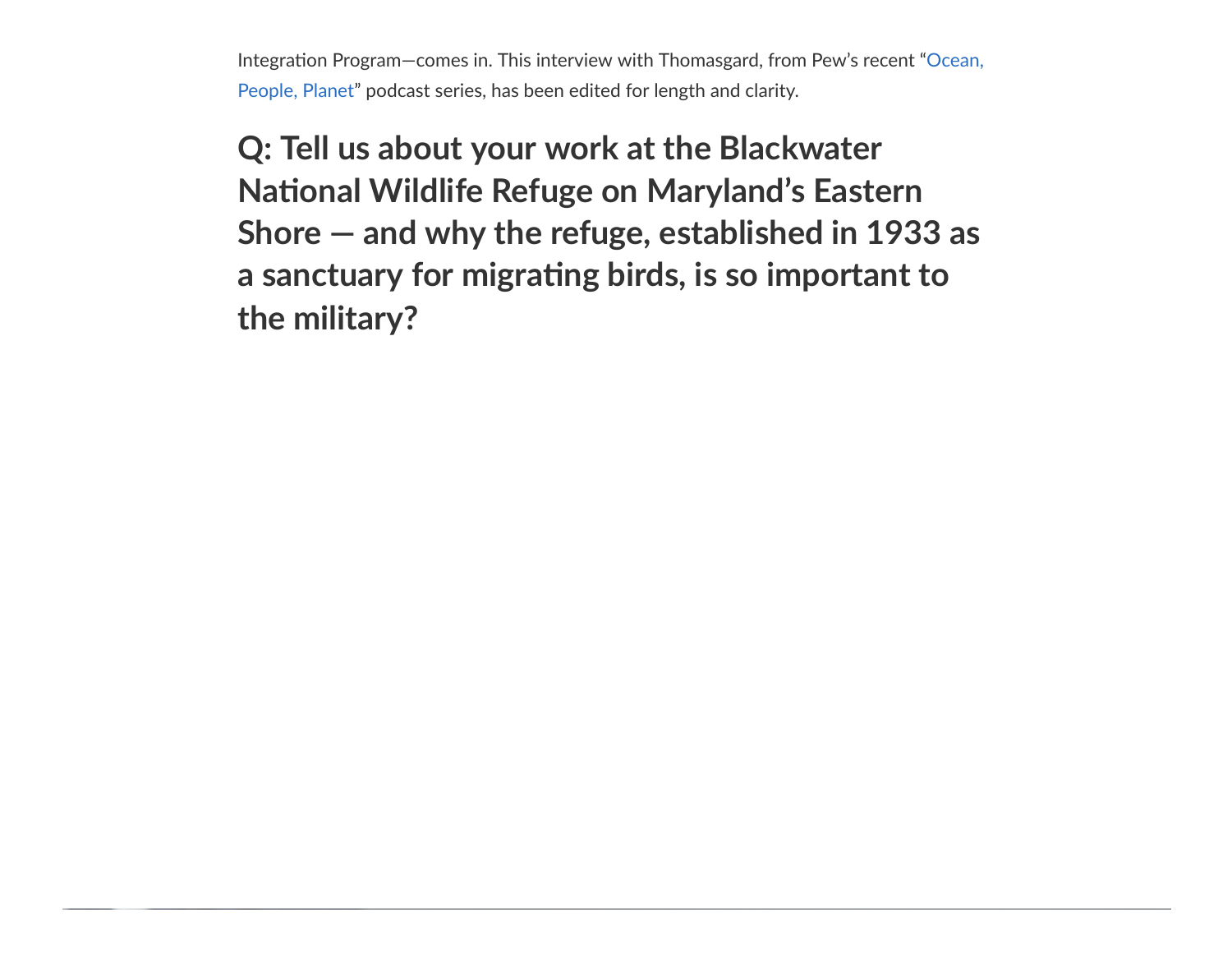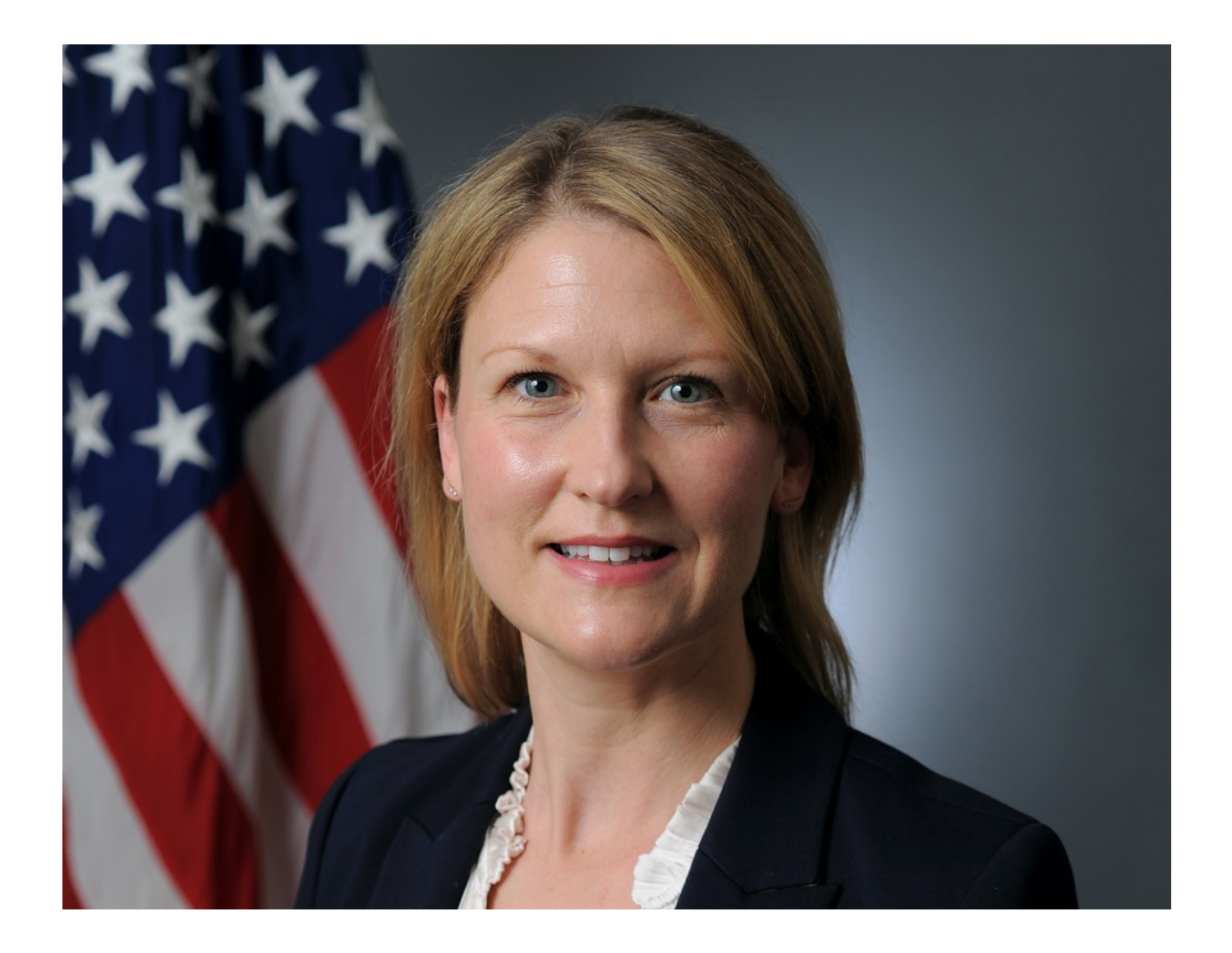

Courtesy of the subject

**A:** The Blackwater National Wildlife Refuge, or BNWR, is in a key location beneath critical airspace used by the Department of the Navy to train pilots from the nearby Naval Air Station Patuxent River. Part of that training requires a very safe, quiet, and dark space, such as that offered by BNWR.

We're also testing expensive equipment and sensitive systems at NAS Patuxent River. So any kind of weather impact is significant. And having access to our runways and roadways matters.

### **Q: But your interest goes beyond BNWR, doesn't it?**

**A:** These challenges around BNWR are those that any community might face in getting people or equipment from one place to another and ensuring that we're not negatively impacting our ability to do the work that needs to be done.

Stewardship of important natural resources and waterways at all Department of Defense installations and ranges is critical. We're interested in maintaining those landscapes and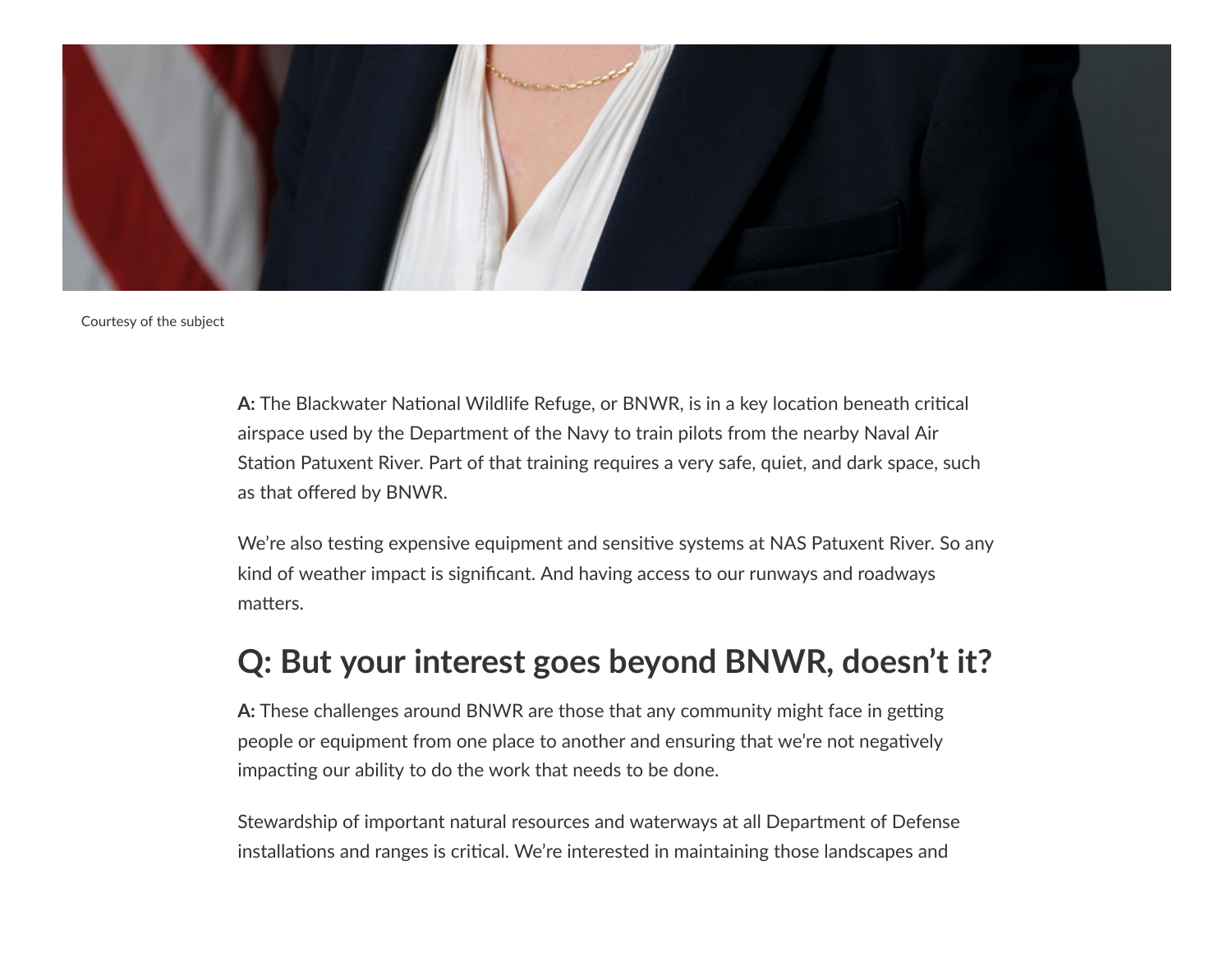protecting those resources, and we also have a critical mission to accomplish. We need space that's safe and available to conduct testing, training, and operations.

We really think of our military installations and facilities as a part of the community in which they're located. We have facilities both within the Chesapeake Bay watershed and across the country that are severely impacted by a changing climate, environmental conditions, and extreme weather events. We've often looked at those issues as a risk management challenge that we must face and assess.

In addition, most of the folks who work at our facilities live in the surrounding area. People are central to the department's ability to accomplish our mission. We're part of the same overall ecosystem and dealing with the same effects.

### **Q: What do you think is unique about the work you've done around protecting the refuge?**

**A:** I think our relationship with BNWR is really an incredible example of a diverse set of partners that you wouldn't expect to come together; that's part of what makes it special and part of what helps it work. These partners have different reasons for wanting to protect the area, and they've joined in a common cause to preserve the refuge and the water and maintain the military mission. By bringing these diverse perspectives together, we can grow the sources of funding and the types of programs that are available. And I think when we talk about conservation in the context of mission protection and national security, it speaks to members of different political parties.

## **Q: So, in specifics, how has DoD engaged with the refuge?**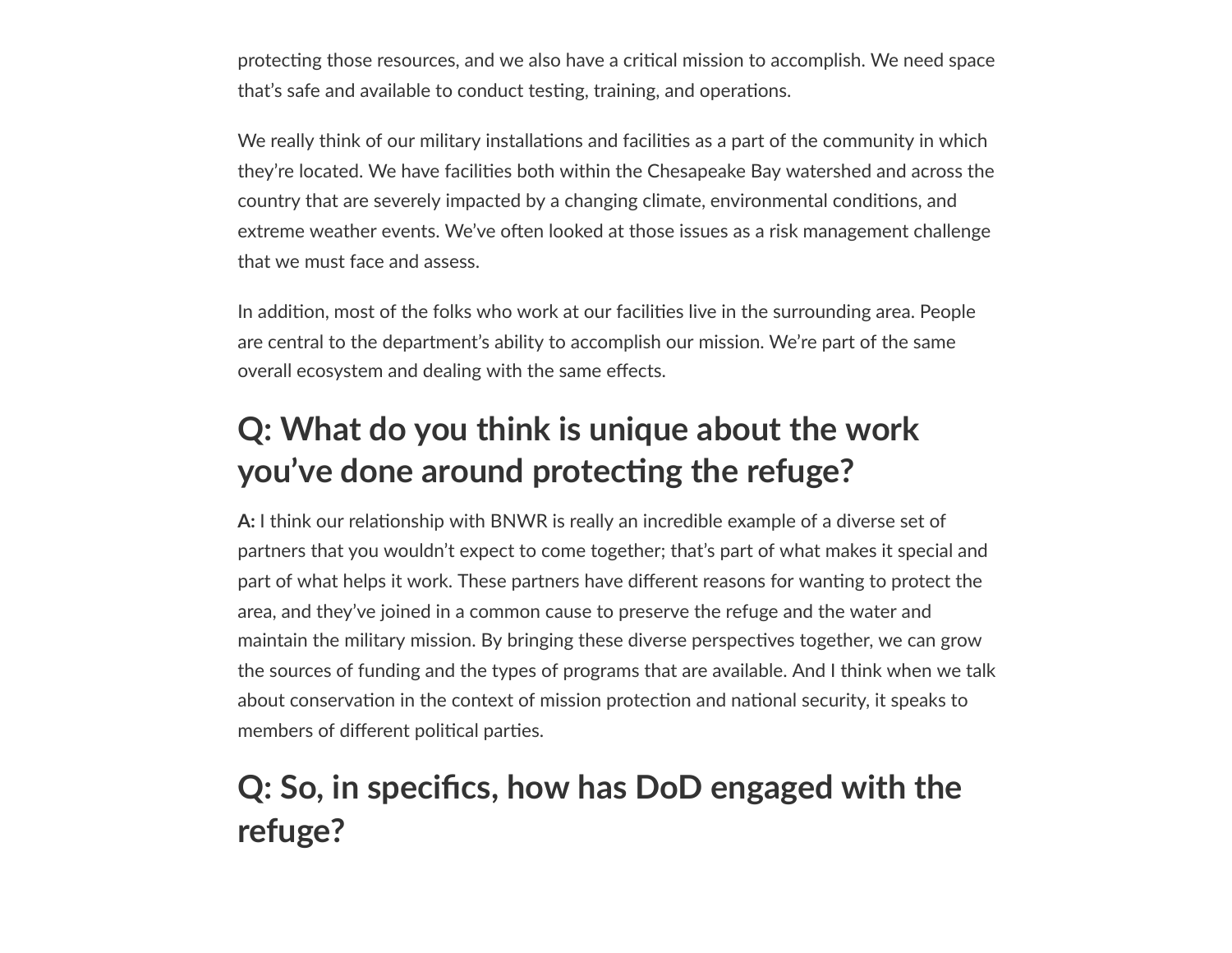**A:** There's a significant federal, state, local, and private partnership effort called the Middle Chesapeake Sentinel Landscape—focused on multiple efforts, but especially on preserving historic agricultural lands that add to the conservation footprint around BNWR. We help to identify and acquire properties that are adjacent to BNWR or would contribute positively to the conservation objectives and habitat improvement at the refuge through the expansion of BNWR.

There are also several other ongoing efforts and partnerships focused on coastal resilience, such as exploring ways to re-establish natural habitats in the vicinity of our facilities—both where those natural habitats historically occurred and where they provide a nature-based solution for climate and extreme weather events. We've been working with several partners, including The Pew Charitable Trusts, the Nature Conservancy, Conservation Fund, and the state of Maryland.

### **Q: Beyond the Chesapeake Bay, how is the DoD working to protect more military installations from the impacts of climate change?**

**A:** There's growing importance within the DoD on combating climate change. We've seen significant funding increases for programs focused on building resilience for military installations and, more specifically, on nature-based solutions—and expanding our partnerships is a helpful part of that process. Through those efforts, we can identify and work closely with communities and organizations locally to advance shared goals and implement nature-based solutions as a key sustainability component.

*To listen to the full conversation on the impacts of climate change at Blackwater National Wildlife Refuge and the Chesapeake Bay, find our full [podcast](https://www.pewtrusts.org/en/research-and-analysis/articles/2022/05/06/ocean-people-planet-a-wildlife-refuge-on-the-brink) episode here.*